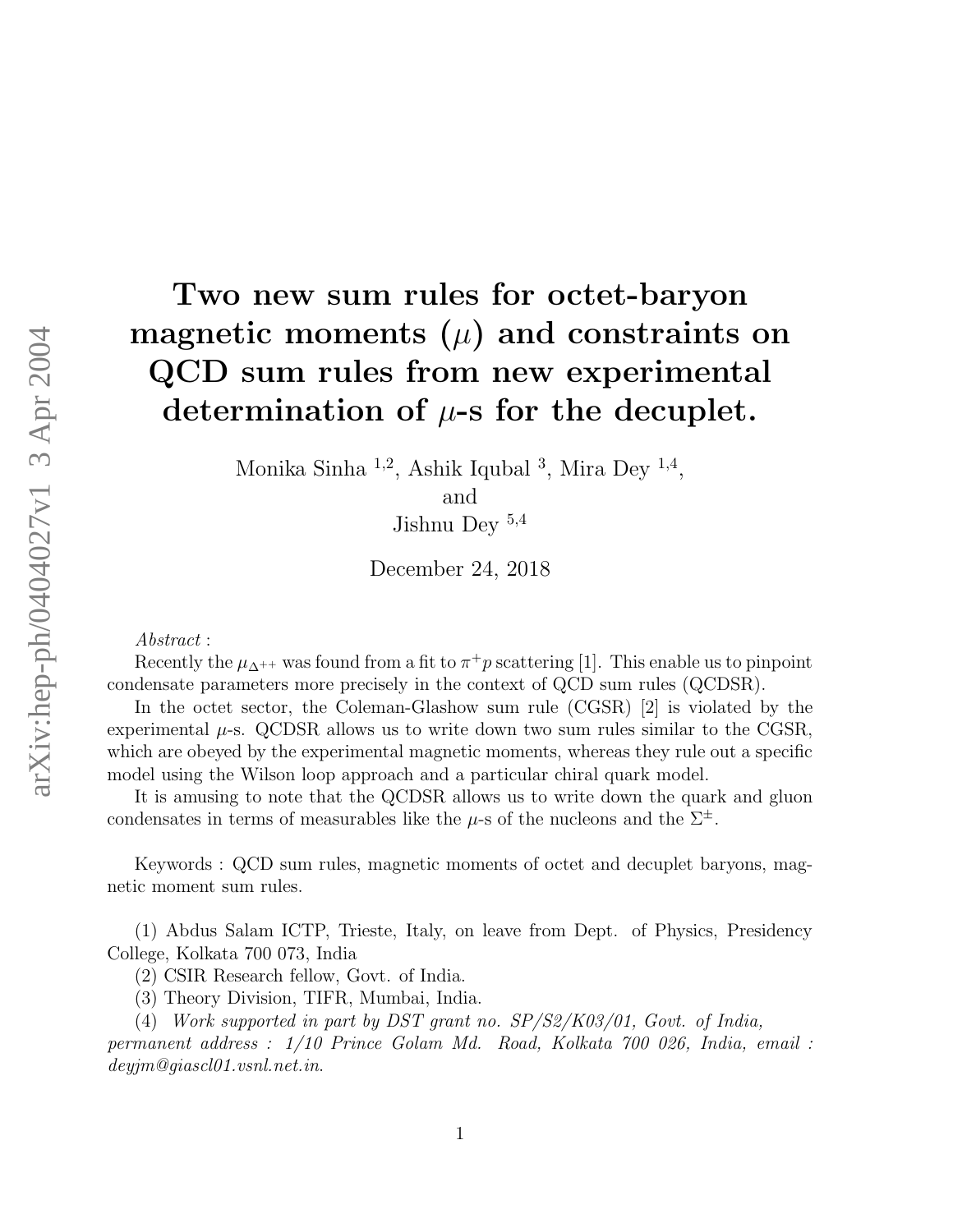(5) Abdus Salam ICTP, Trieste, Italy on leave from Dept. of Physics, Maulana Azad College, Kolkata 700 013, India.

## 1 Introduction

Magnetic moments of baryons depend very sensitively on model parameters. So accurately measured values of baryon magnetic moments are very useful to constrain the validity of modeling.

In the decuplet sector  $\mu_{\Omega}$  was measured accurately and differs from most of the theoretical estimates, thus posing a challenge to the latter. It was shown [3] that this can be explained from QCDSR and QCD condensate parameters are thereby constrained.

Recently there has been much experimental and theoretical studies, seemingly a little isolated, with different groups not conscious of each other's work. But these studies of magnetic moments can be correlated to evolve a picture of the QCD vacuum which is very rich. Correlations between  $\mu_B$  should also be interesting to experimentalists. Thus for example Kotulla et al. [4], during their determination of  $\mu_{\Delta^+}$  should have found the QCDSR relation  $\mu_{\Delta^{++}} = \frac{1}{2}$  $\frac{1}{2}\mu_{\Delta^+}$  interesting, in view of the earlier determination of  $\mu_{\Delta^{++}}$ by Castro and Mariano [1]. We write down two other sum rules involving octet baryon  $\mu_B$ , hoping to stimulate more studies of these objects.

QCDSR enables us to write down the quark and gluon condensates in terms of the octet magnetic moments, for example  $\mu_p$ ,  $\mu_n$  and  $\mu_{\Sigma^{\pm}}$ .

We also find that the magnetic susceptibility needs to be very large to fit the determination of the magnetic moment of  $\Delta^{++}$ , made in [1], from the most sensitive observables in radiative  $\pi^+ p$  scattering.

Iqubal et al. [3] used the QCDSR to fit the  $\Omega^-$  magnetic moment.  $\mu_{\Omega^-}$  has been the subject of many studies [5, 6, 7, 8, 9, 10]. The magnetic moment was unknown, when the large colour Fock approximation paper [5] was published. But on hindsight, the value predicted there, within the acceptable parameter range, agrees with the presently determined experimental result  $[11]^1$ . The results of Lee  $[6]$  using QCDSR and those from the lattice calculation [8] underestimated it whereas the light- cone relativistic quark model [9] and the chiral quark soliton model [10] overestimated it. This intriguing situation was investigated by looking at the calculations of Lee using a slightly different point of view advocated in [14] and it was found that one indeed gets good agreement with experiment [3].

Further, it was pointed out in [6, 3] the  $\mu_{\Delta^{++}}$  depend sensitively on the magnetic susceptibility. This moment is now obtained in [1]. They have determined the  $\mu$  of the  $\Delta^{++}$  resonance by using a full dynamical model which consistently describes the

<sup>&</sup>lt;sup>1</sup>The methods of this calculation are now used for strange star matter [12, 13]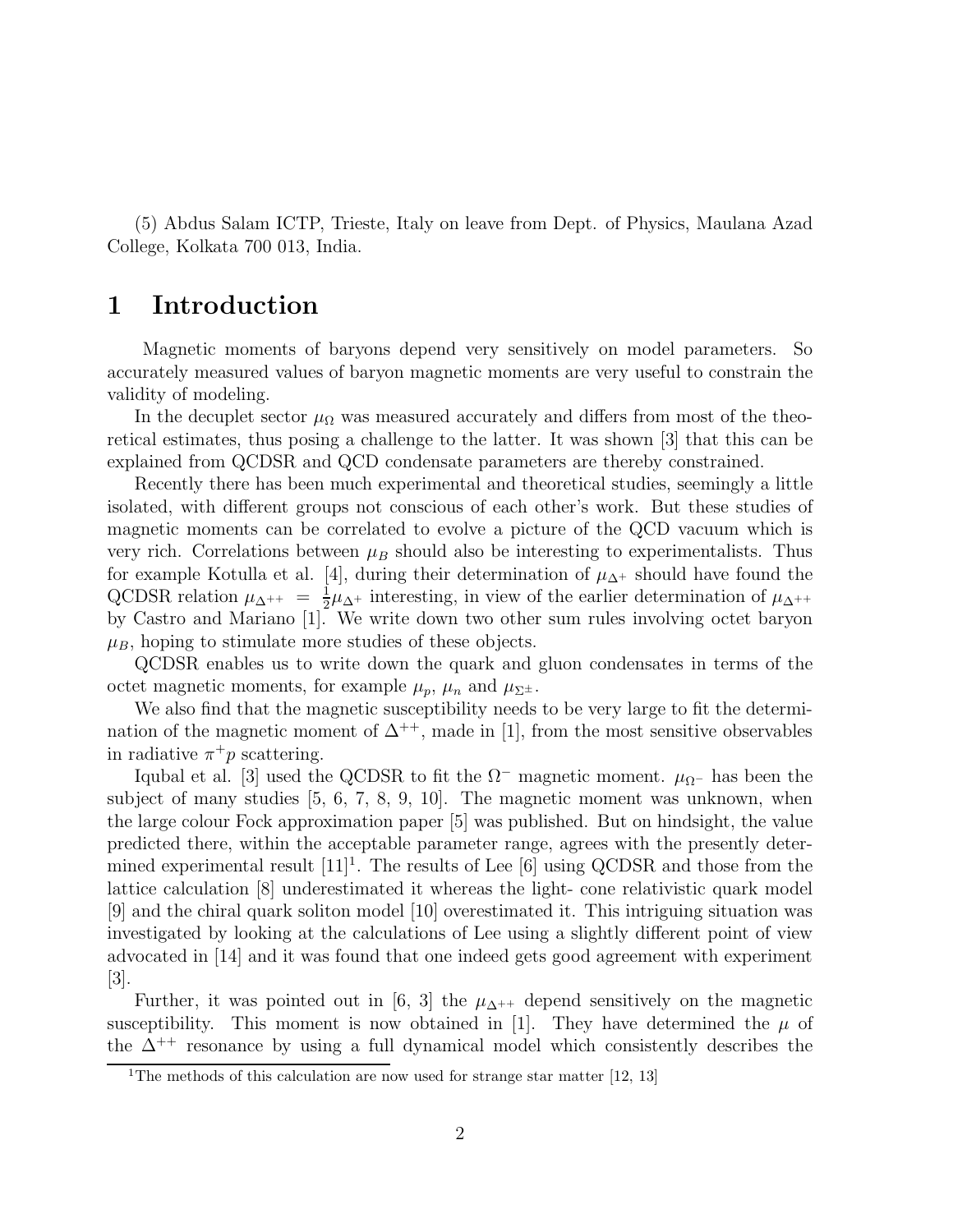elastic and radiative  $\pi^+$  p scattering data. It also reproduce very well the total and differential cross-sections for elastic  $\pi^+$  p scattering close to the resonance region. It provides an amplitude for radiative  $\pi^+$  p scattering that satisfies electro magnetic gauge invariance when finite width effects of  $\Delta^{++}$  resonance are taken into account. From their determination we can fix the magnetic susceptibility parameter of QCDSR.

As already mentioned, very recently Kotulla et al. have investigated the reaction  $\gamma p \to \pi^0 \gamma^{\prime} p$ . Through the reaction channel they arrived at the magnetic dipole moment of the  $\Delta^+$  (1232) resonance [4]. Their measured value is also consistent with QCDSR.

Table 1: The experimental values of magnetic moments in unit of  $\mu<sub>N</sub>$ 

|  | Ξ |  |  |                                                                                                  |
|--|---|--|--|--------------------------------------------------------------------------------------------------|
|  |   |  |  | 2.793   -1.913   -0.6507   -1.25   2.458   -1.16   2.019   $2.7^{+2.5}_{-2.8}$   $6.14 \pm 0.51$ |

We have summarized the values of experimentally determined magnetic moments [4, 1, 11] in the Table 1.

The Coleman and Glashow sum rule CGSR [2] is given by

$$
\Delta CG = \mu_p - \mu_n + \mu_{\Sigma^-} + \mu_{\Sigma^+} + \mu_{\Xi^0} - \mu_{\Xi^-} = 0 \tag{1}
$$

Experimental numbers give  $\Delta CG = 0.49 \mu_N$ .

From the experimental values of octet magnetic moments we can get the values of the quark and gluon condensates respectively :

$$
a = -2\pi^2 < \bar{q}q > = \sqrt{-0.4618(\mu_p + 2 \mu_n) - 1.8382(\mu_{\Sigma^+} + 2 \mu_{\Sigma^-})} \tag{2}
$$

$$
b = \langle g_s^2 G^2 \rangle = -4.4545(\mu_p + 2 \mu_n) - 21.2651(\mu_{\Sigma^+} + 2 \mu_{\Sigma^-}) \tag{3}
$$

Putting the values of the experimental moments one gets numerical values  $a = 0.472$ and  $b = 1.667$ . The former matches with the value we use, the latter differs in the last figure, we use 1.664.

We have two new sum rules, SR1 and SR2, resulting from the scaling of the baryonic coupling to its current [14]. These are as follows:

$$
\Delta S R1 = (\mu_p + 2\mu_n) + 6.7096(\mu_{\Sigma^+} + 2\mu_{\Sigma^-}) - 3.4484(\mu_{\Xi^-} - \mu_{\Xi^0}) + 2.1741 = 0
$$
 (4)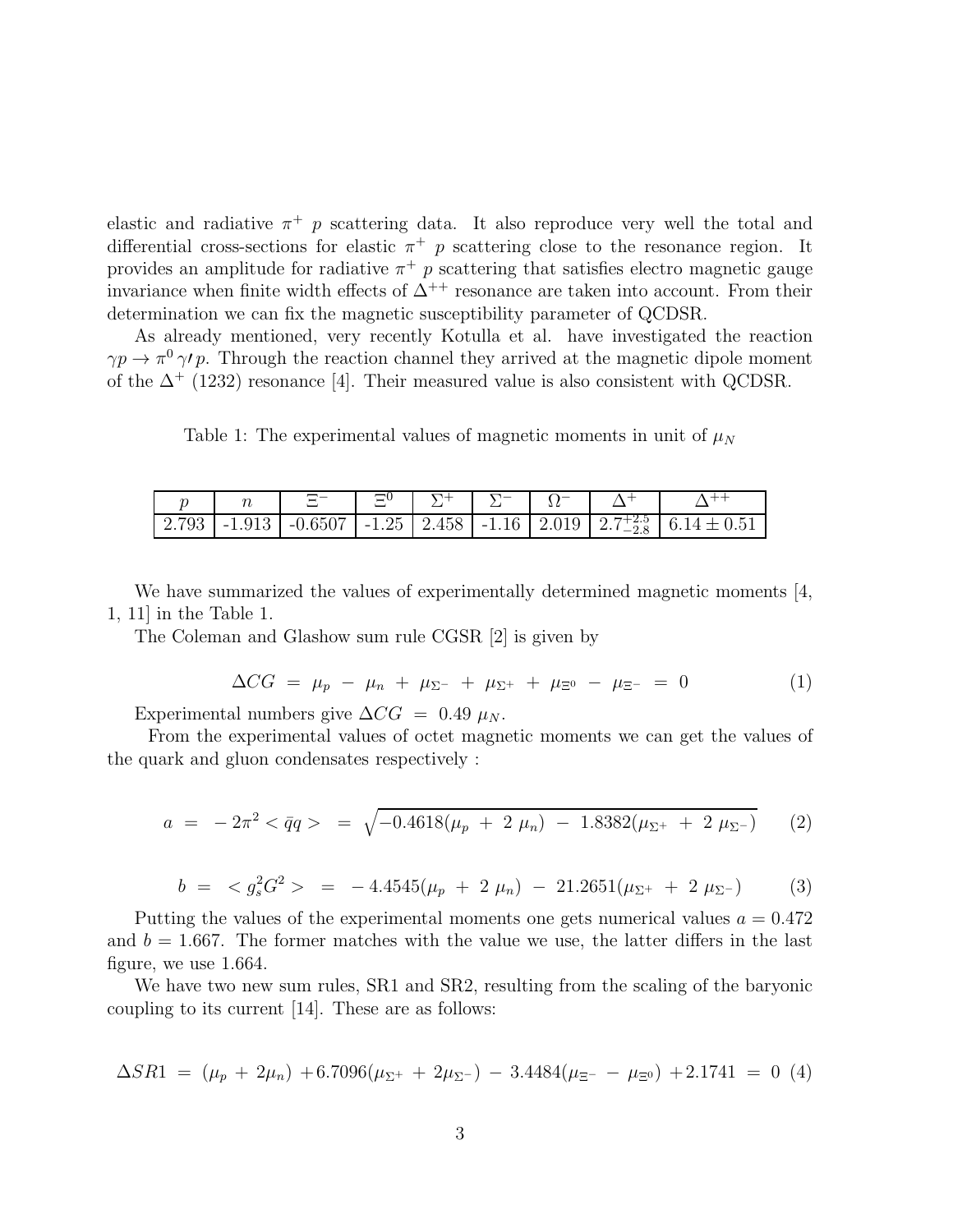$$
\Delta SR2 = (\mu_p + 2\mu_n) + 4.7738(\mu_{\Sigma^+} + 2\mu_{\Sigma^-}) - 0.9988(\mu_{\Xi^-} - \mu_{\Xi^0}) + 0.9781 = 0
$$
 (5)

Using the experimental values of magnetic moments [11] the left hand side of these two sum rules (Eq. 4 and Eq. 5) give  $\Delta SR1 = 4.4929 \times 10^{-4} \mu_N$  and  $\Delta SR2 = 5.3175 \times$  $10^{-3}\mu_N$ . These sum rules are very powerful. For example the chiral quark model for octet baryon magnetic moments of Dahiya and Gupta [15] becomes questionable, although it satisfies the  $\Delta CG$  while fitting the experimental moments approximately. The agreement to  $\Delta CG$  obtained in this paper is clearly accidental; the small departures from the experimental moments cancel for CGSR, but do not for  $\Delta SRI$  and  $\Delta SR2$  (see Table 2). However it is possible that with more judicious choice of parameters the chiral quark

Table 2: The values of magnetic moments and sum rules in unit of  $\mu<sub>N</sub>$  for [16] and [15]. Note that the values of  $\Delta SR$  should be zero.

|  | - 모드 | $\Xi^0$ |  | $\Delta$ SR1   $\Delta$ SR2   $\Delta$ CG   ref                                  |  |
|--|------|---------|--|----------------------------------------------------------------------------------|--|
|  |      |         |  | 2.744   -1.955   -0.598   -1.278   2.461   -1.069   0.830   0.675   0.489   [16] |  |
|  |      |         |  | 2.800   -1.990   -0.560   -1.240   1.430   -1.200   1.148   0.739   0.480   [15] |  |

model may be able to satisfy the new sum rules given by us.

The same comments apply to the model of Ha and Durand [16] in Table 2. They fit the  $\Delta CG$  fairly well but their model fails for  $\Delta SR1$  and  $\Delta SR2$ . The decomposition of the magnetic moments in terms of the parameters of Table VI of their paper may perhaps be used effectively to satisfy the new sum rules.

## 2 QCDSR for decuplet  $\mu_B$ .

As is widely known, QCDSR is a very powerful tool in revealing a deep connection between hadron phenomenology and vacuum structure  $[17]$  via a few condensates like a, b, related to the quark (q) and gluon (G) vacuum expectation values. These can be used for evaluating  $\mu_B$  [18, 19], where some new parameters enter, for example,  $\chi$ ,  $\kappa$  and  $\xi$ , defined through the following equations :

$$
\langle \bar{q}\sigma_{\mu\nu}q \rangle_F = e_q \chi \langle \bar{q}q \rangle F_{\mu\nu},\tag{6}
$$

$$
\langle \bar{q}g G_{\mu\nu} q \rangle_F = e_q \kappa \langle \bar{q}q \rangle F_{\mu\nu},\tag{7}
$$

$$
\langle \bar{q} \epsilon_{\mu\nu\rho\gamma} G^{\rho\gamma} \gamma_5 q \rangle_F = e_q \xi \langle \bar{q} q \rangle F_{\mu\nu}.
$$
\n(8)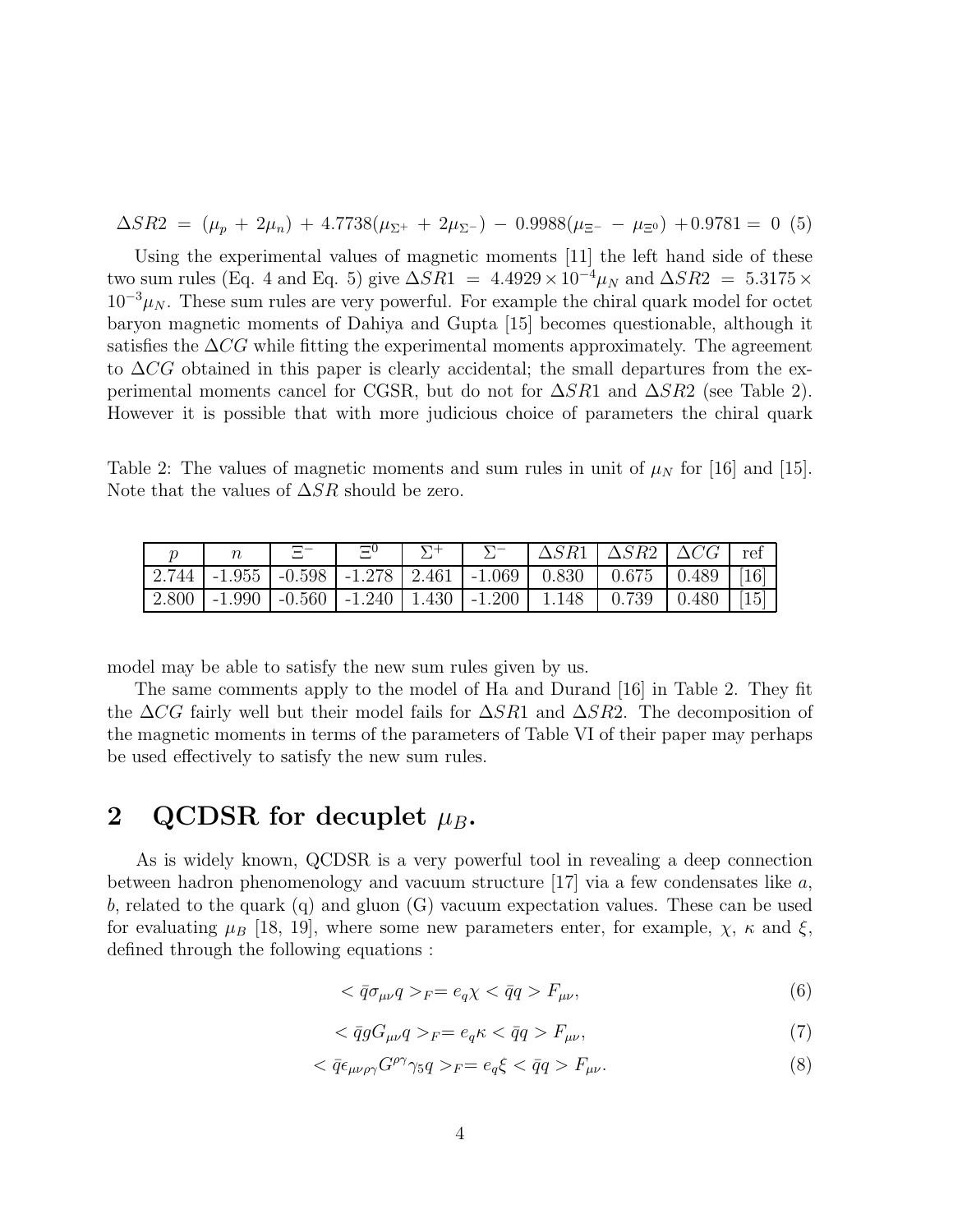where the F denotes the usual external electromagnetic field tensor. Lee [6] very carefully evaluated the contributions of these operators to the magnetic moments of the  $\Omega^-$  and  $\Delta^{++}$ , the latter emerging from the former when the quark mass  $m_s$ , is put equal to zero, the parameter f and  $\phi$  are put equal to 1 and the quark charge  $e_s = -1/3$  is replaced by  $e_u = 2/3$ . The parameter f and  $\phi$  measure the ratio of values for quark condensates and quark spin-condensates with strange and (ud) quarks.

$$
f = \frac{\langle \bar{s}s \rangle}{\langle \bar{u}u \rangle},\tag{9}
$$

$$
\phi = \frac{<\bar{s}\sigma_{\mu\nu}s>}{<\bar{u}\sigma_{\mu\nu}u>}\tag{10}
$$

For the expression for the  $\mu_{\Omega}$ - and  $\Delta^{++}$  sum rules we refer the expressions derived in Lee [6] which we reproduce here for the sake of completeness, in terms of the Borel parameter M and the intermediate state contribution A :

$$
\frac{9}{28}e_s L^{4/27} E_1 M^4 - \frac{15}{7}e_s f \phi m_s \chi a L^{-12/27} E_0 M^2 + \frac{3}{56}e_s b L^{4/27} - \frac{18}{7}e_s f m_s a L^{4/27} \n- \frac{9}{28}e_s f \phi (2\kappa + \xi) m_s a L^{4/27} - \frac{6}{7}e_s f^2 \phi \chi a^2 L^{12/27} - \frac{4}{7}e_s f^2 \kappa_v a^2 L^{28/27} \frac{1}{M^2} \n- \frac{1}{14}e_s f^2 \phi (4\kappa + \xi) a^2 L^{28/27} \frac{1}{M^2} + \frac{1}{4}e_s f^2 \phi \chi m_0^2 a^2 L^{-2/27} \frac{1}{M^2} \n- \frac{9}{28}e_s f m_s m_0^2 a L^{-10/27} \frac{1}{M^2} + \frac{1}{12}e_s f^2 m_0^2 a^2 L^{14/27} \frac{1}{M^4} \n= \tilde{\lambda}_{\Omega}^2 \left( \frac{\mu_{\Omega}}{M^2} + A \right) e^{-M_{\Omega}^2/M^2}.
$$
\n(11)

Here

$$
E_n(x) = 1 - e^{-x} \sum_{n} \frac{x^n}{n!}, \ x = w_B^2 / M_B^2 \tag{12}
$$

where  $w_B$  is the continuum, and

$$
L = \frac{\ln(M^2/\Lambda_{QCD}^2)}{\ln(\mu^2/\Lambda_{QCD}^2)}\tag{13}
$$

For evaluating the magnetic moment we use the above equation and divide by the equation for the mass sum rule given earlier by Lee [20]. Thus we eliminate the parameter  $\lambda_{\Omega}$ – in the spirit of [14] and we get an excellent fit to the resulting numbers in the form  $\mu_{\Omega^-} + A/M^2$ . We find that the results are not very sensitive to  $\kappa_v$ , the so called factorization violation parameter, defined through

$$
\langle \bar{u}u\bar{u}u\rangle = \kappa_v \langle \bar{u}u\rangle^2. \tag{14}
$$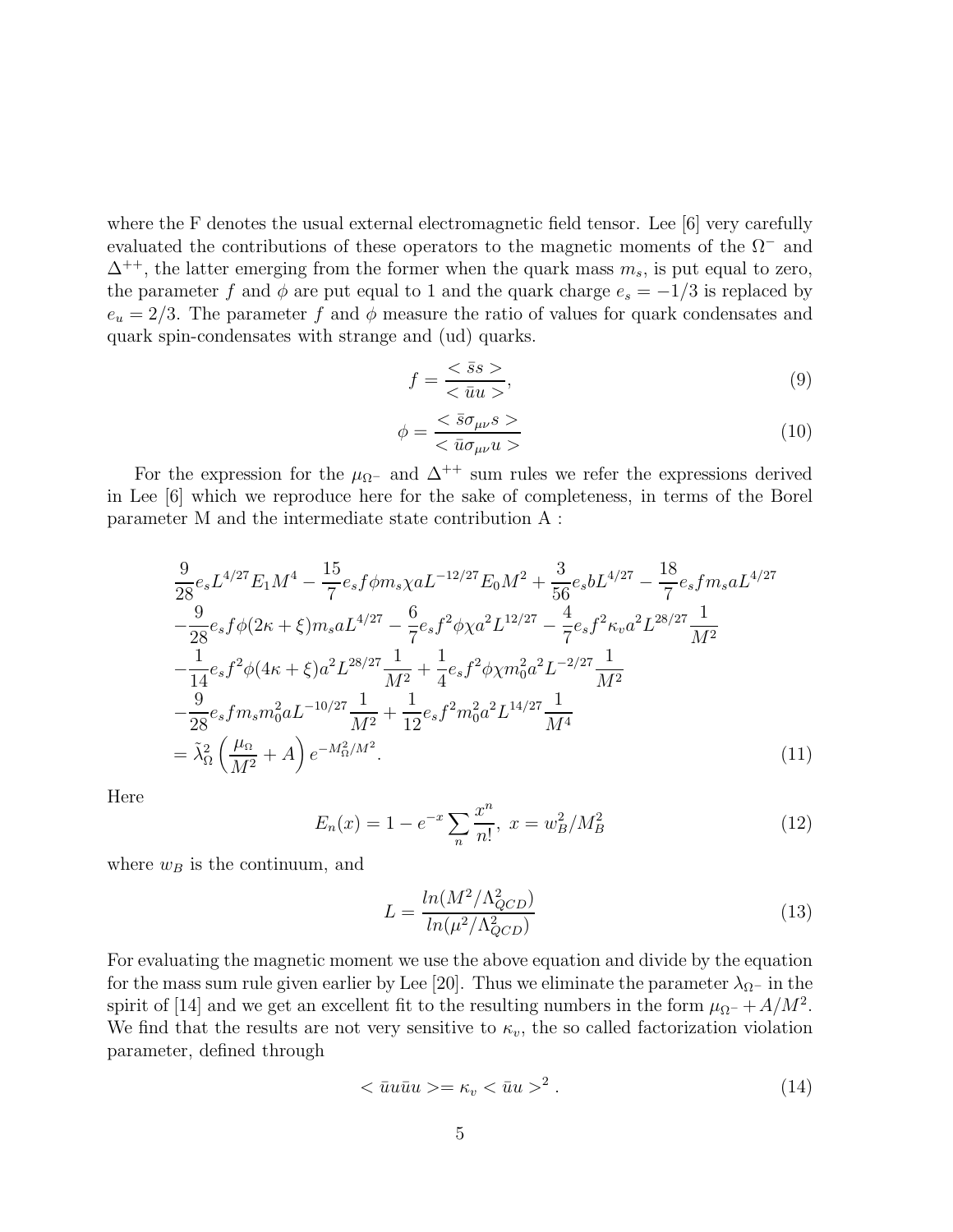Neither are the results very sensitive to the parameters  $\kappa$  and  $\xi$ . We use the crucial parameters  $a$  and  $b$  from [14], since they must fit the octet baryon moment-differences  $(\mu_p - \mu_n)$  and  $(\mu_{\Sigma^+} - \mu_{\Sigma^-})$ . It was shown in [14] that by using the empirical scaling of the  $\tilde{\lambda}$  with the  $(baryon~mass)^3$  - these differences depend only of a and b, and one gets  $a = 0.475 \; GeV^3$  and  $b = 1.695 \; GeV^4$ . In this paper we have used slightly different values 0.472 and 1.664 for a and b. Further, to fit the difference  $(\mu_{\Xi^0} - \mu_{\Xi^-})$ ,  $m_s$  was set to be 170 MeV in [14] and we use this value.

| $\chi$ |          | $\mu_{\Lambda^{++}}$ |          |      |      |      |
|--------|----------|----------------------|----------|------|------|------|
|        | $-1$     | $-2$                 | $-3$     | $-1$ | $-2$ | $-3$ |
| 11.0   | $-1.945$ | $-1.955$             | $-1.966$ | 5.84 | 5.87 | 5.90 |
| 11.1   | $-1.956$ | $-1.966$             | $-1.977$ | 5.89 | 5.92 | 5.95 |
| 11.2   | $-1.967$ | $-1.977$             | $-1.988$ | 5.94 | 5.97 | 5.99 |
| 11.3   | $-1.978$ | $-1.988$             | $-1.998$ | 5.99 | 6.02 | 6.05 |
| 11.4   | $-1.988$ | $-1.999$             | $-2.009$ | 6.04 | 6.07 | 6.09 |
| 11.5   | $-1.999$ | $-2.010$             | $-2.020$ | 6.09 | 6.11 | 6.14 |
| 11.6   | $-2.010$ | $-2.020$             | $-2.031$ | 6.14 | 6.16 | 6.19 |
| 11.7   | $-2.021$ | $-2.032$             | $-2.042$ | 6.18 | 6.21 | 6.24 |
| 11.8   | $-2.032$ | $-2.042$             | $-2.053$ | 6.23 | 6.26 | 6.29 |

Table 3: The values of parameters and their corresponding magnetic moments

Table 3 shows the dependence of the magnetic moments on the parameters. Clearly the agreement with experiment is very good both for  $\mu_{\Delta^{++}}$  and  $\mu_{\Omega^{-}}$ . Obviously the former does not depend on f and  $\phi$ . It is found that  $\chi \sim 11$  is the best choice for the  $\mu_{\Delta^{++}}$ . For such a  $\chi$  one should take  $\phi \sim 0.35$  and  $f \sim 0.564$  to get the experimental value of  $\mu_{\Omega^-} = (-2.019 \pm 0.054) \mu_N$  [11]. The  $\mu_{\Delta^{++}}$  is known only approximately,  $(6.14 \pm 0.51) \mu_N$ [1] and a better determination will enable us to pinpoint  $\chi$ . As such the experimental determination is very important since it gives us a very large magnetic susceptibility  $\chi$ .

Dahiya and Gupta [21], in their paper on decuplet  $\mu_B$ , seem to be unaware of the 2001 publication of [1] and their fit to  $\mu_{\Delta^{++}}$  is poor.

#### 3 Results and discussion

We find that using the constrained values of the parameters  $a$  and  $b$  [14] one can get a good fit to the known decuplet magnetic moments. The moments may be used to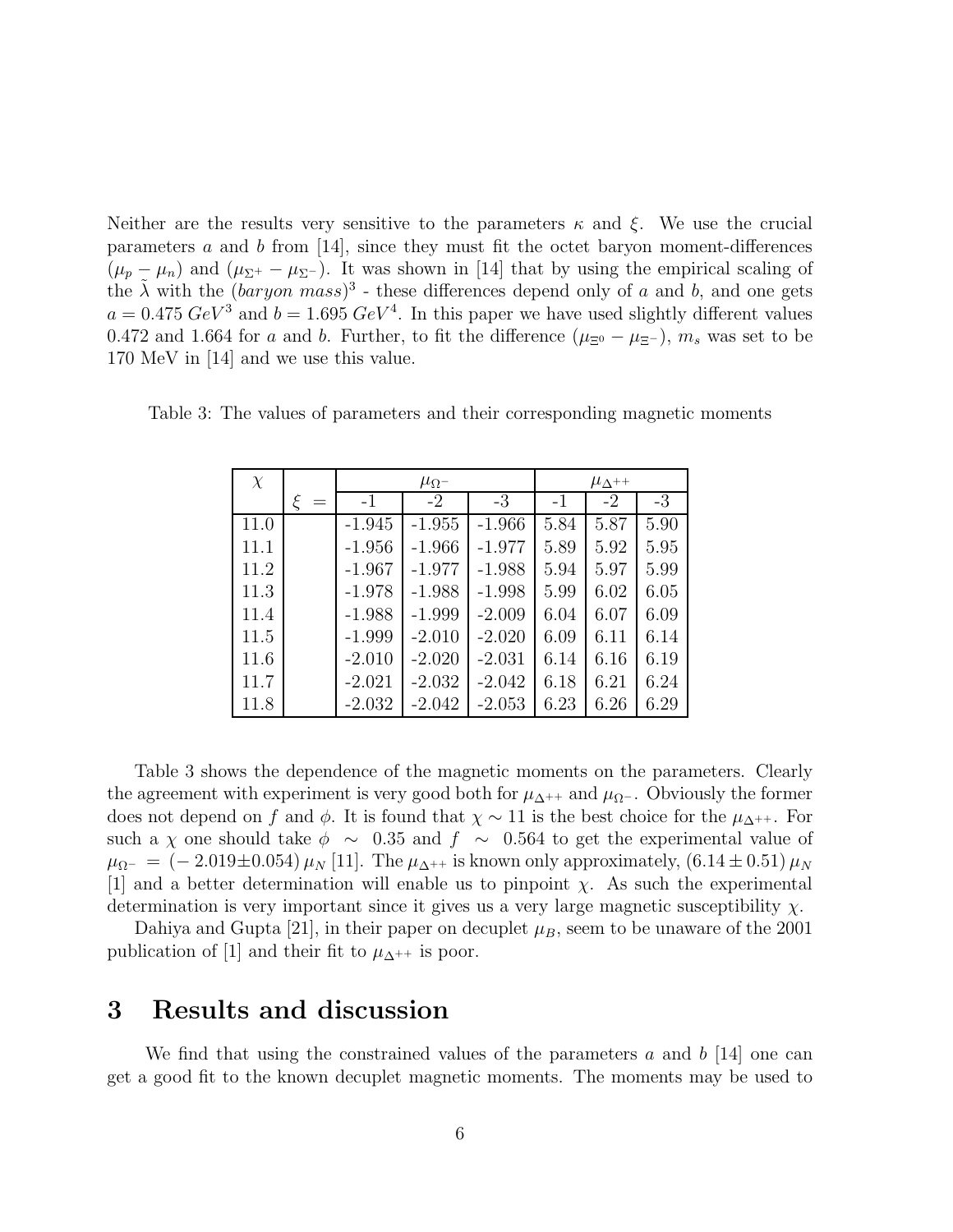pinpoint (1) the susceptibility  $\chi$ , (2) f and (3)  $\phi$ , the ratio-s of the condensate and spin condensate for strange and ud quarks.

For octet magnetic moments two sum rules are written down from QCDSR [eqn.(4) and (5)]. These two sum rules are used to rule out some specific quark model calculation which claim to have fitted experimental magnetic moments satisfactorily but are obviously in contradiction with QCDSR. It is just that the sum rules highlight the discrepancies in the particular combination of the moments, to point out the inadequacy of the models. We hope future theoretical models will try to accommodate these new sum rules in their fitting while the new experimental data will continue to satisfy them.

It is interesting that the quark and gluon condensates can be written out directly in terms of octet magnetic moments [eqn.(2) and (3.)].

Finally we hope there will be more experimental data on baryon magnetic moments since it helps us to pinpoint QCD vacuum properties via QCDSR technique.

## 4 Acknowledgements

Three of the authors (MS, JD and MD) are grateful to Abdus Salam ICTP, IAEA and UNESCO for hospitality at Trieste, Italy.

# References

.

- [1] G. L. Castro, A. Mariano, Phys.Lett. B517 (2002) 339.
- [2] S. Coleman, S. L. Glashow, Phys. Rev. Lett 6 (1961) 423.
- [3] A. Iqubal, M. Dey, J. Dey, Phys.Lett. B477 (2000) 125.
- [4] M. Kotulla et al., nucl-ex/0210040.
- [5] J. Dey, M. Dey and J. LeTourneux, Phys. Rev. D34 (1986) 2104.
- [6] F. X. Lee, hep-ph/9707411, Phys.Lett. B419 (1998) 14.
- [7] F. X. Lee, hep-ph/9708323, Phys.Rev. D 57 (1998) 1801.
- [8] D. B. Leinweber, T. Draper and R. M. Woloshyn, Phy. Rev. D 46 (1992) 3067.
- [9] F. Schlumpf, Phys. Rev. D 48 (1993) 4478.